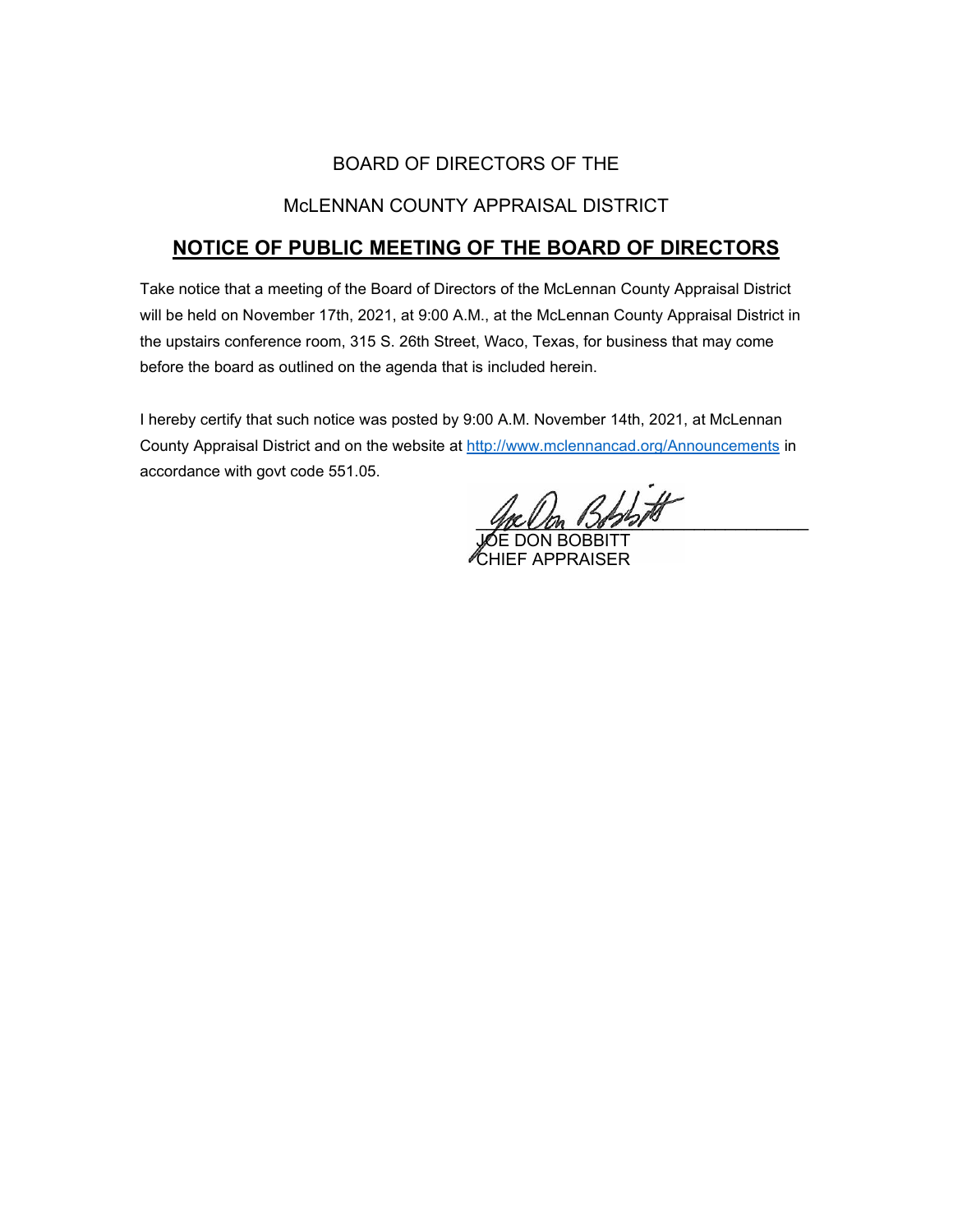#### BOARD OF DIRECTORS VIDEO CONFERENCE MEETING NOVEMBER 17, 2021 9:00 A.M. MCLENNAN COUNTY APPRAISAL DISTRICT 315 S. 26TH STREET, WACO, TX 76710 **Agenda**

Meeting Called to Order

### **Public Comment**

### **Business Session**

#### **Consent Agenda**

- 1. Minutes of August 24, 2021 meeting
- 2. Consider sole response for 2022-23 bank depository bid from Extraco Banks
- 3. Consider renewing Human Resource consulting contract with Strategic Government Resources
- 4. Consider renewing contract for legal services with MVBA for 2022
- 5. Consider renewing JRBT engagement letter for financial statements and services for 2022
- 6. Consider renewing Pattillo, Brown & Hill engagement letter for financial audit for 2022

Consent Agenda Items require no formal hearing and are subject to approval in a single motion. However, any Director may remove an item from the consent agenda to allow discussion and voting on the item individually.

### **Items Requiring Board Action**

- 7. Consider healthcare proposals and employee benefits for 2022
- 8. Consider 2021 budget line-item changes
- 9. Consider purchasing additional map viewer licenses
- 10. Consider retirement and disposition of assets including non-functioning PC's and excess filing cabinets
- 11. Consider contract for new electricity providers
- 12. Consider chief appraiser evaluation

#### **Discussion Items**

- 13. Review financials for July through September
- 14. Review existing or recurring contracts
- 15. Recognition of Board Members with expiring terms

#### **Management and Committee Reports**

- 16. Taxpayer Liaison Officer report
- 17. Chief appraiser report to include updates regarding: appraisals, exemptions, preliminary totals, arb, arbitrations, lawsuits, training & education, open records requests, MCAD building, MCAD contracts, PVS results, relevant AG opinions and miscellaneous issues

## **Executive Session**

- a. The appointment, employment, evaluation, reassignment, duties, discipline, or dismissal of an officer or employee, supervisor, chief appraiser (Tex. Govt. Code sec.551.074) (a)
- b. A private consultation with the board's attorney on matters in which the duty of the attorney to the governmental body under the Texas disciplinary rules of professional conduct of the state bar of Texas clearly conflicts with the open meetings act or pending or contemplated litigation or settlement offer, as authorized by law (Tex. Govt. Code section 551.071)
- c. Note for agenda items under this heading: the board of directors will be in closed session for these items.
- d. For any agenda items not under this heading: If during the course of the meeting covered by this notice, the board should determine that any business session item is permitted/eligible for a closed or executive meeting or session of the board and/or is required for such item, then a closed or executive meeting or session will be held as authorized by the Texas Open Meetings Act, Texas Government Code, Chapter 551 for any such item(s).

## **Business Session (Continued)**